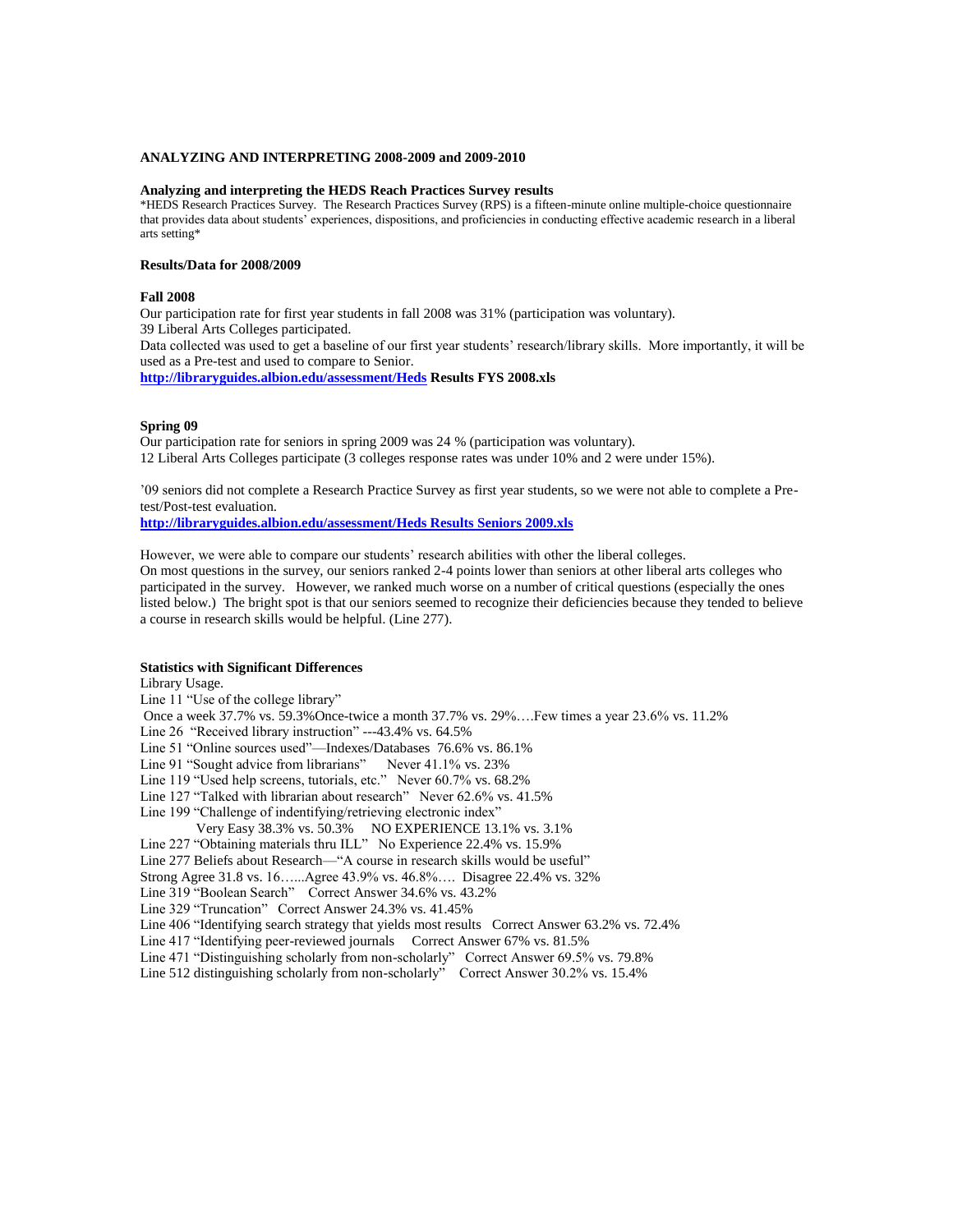## **Results/Data for 2009/2010**

#### **Fall 2009**

Our participation rate for first year students in fall 2009 was 32% (participation was voluntary). 18 Liberal Arts Colleges participated. Data collected was used to get a baseline of our first year students' research/library skills. More importantly, it will be used as a Pre-test and used to compare to Senior. **<http://libraryguides.albion.edu/assessment/Heds> Results FYS 2009.xls**

For most of the questions on the Research Practices Survey, our students scored a point or two lower then the average. However, several statistics are troubling. Our average on Questions #3, #4, #5, #9, and #13 were statistically significantly lower. It is important to note these questions revealed information about students' past experiences with research and included the types of resources and research tools they used in the past, their willingness to ask a teacher or librarian for help, etc. These numbers reinforce what librarians have observed for a number of years that the library and research skills of our students appear to be declining.

#### **Spring 10**

Our participation rate for seniors in spring 2010 was 29% (participation was voluntary).

8 Liberal Arts Colleges participated (at least one college's response rate was under 10%)

'10 seniors did not complete a Research Practice Survey as first year students, so we were not able to complete a Pretest/Post-test evaluation.

**<http://libraryguides.albion.edu/assessment/Heds> Results Seniors 2010.xls**

Our students' research abilities, for the most part, mirrored the results of last years senior and we lag behind the other liberal colleges by 2-4 points. The questions that our seniors performed especially poor on last year, showed little to no improvement.

Library Usage.

`Line 38 "Received library instruction" ---45% vs. 62.5%

`Line 68 "Online sources used"—Indexes/Databases 76. % vs. 89%

`Line 102 "Sought advice from librarians" Never 53 vs. 29%

`Line 134 "Talked with librarian about research" Never 78% vs. 42%

`Line 199 "Challenge of indentifying/retrieving electronic index"

Very Easy 46% vs. 54.5% NO EXPERIENCE 11.5% vs. 7.4%

`Line 251 "Enjoyment of Research" Very Little 23.20% vs. 12%

`Line 225 "Obtaining materials thru ILL" No Experience26.5 % vs. 10%

`Line 304 "Boolean Search" Correct Answer 37.20 % vs. 43.7%

`Line 316 "Truncation" Correct Answer 26.5% vs. 37.7%

`Line 403 Defining Peer Reviewed journal 61.60% vs. 79.20

Line 417 "Identifying peer-reviewed journals Correct Answer 67% vs. 81.5%

Line 493"Distinguishing scholarly from non-scholarly" Correct Answer 33.90 vs. 56.50%